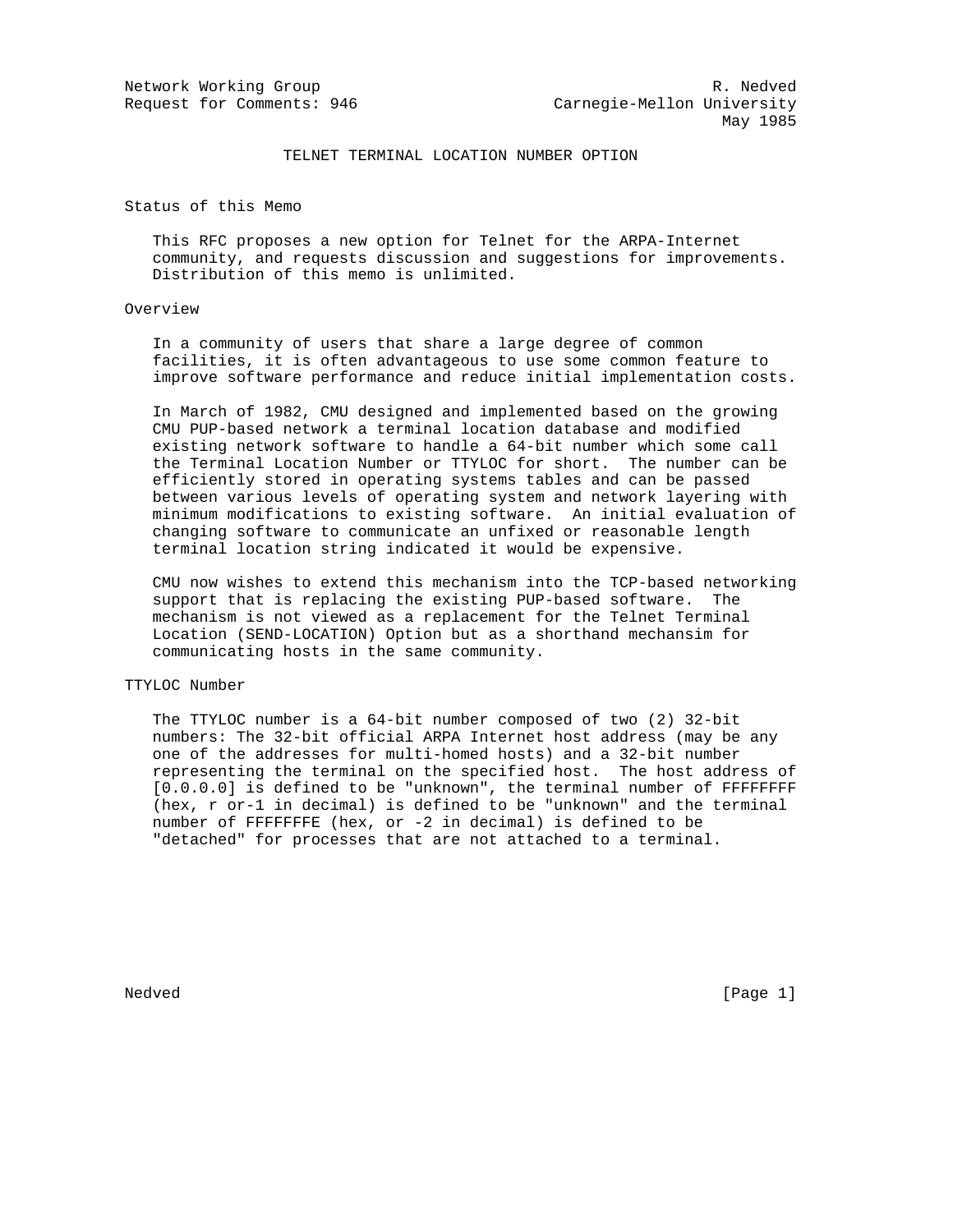RFC 946 May 1985 Telnet Terminal Location Number Option

1. Command Name and Option Code

TTYLOC 28

2. Command Meanings

IAC WILL TTYLOC

 The sender offers to send the TTYLOC information or confirms that it can send the TTYLOC information.

IAC WON'T TTYLOC

The sender refuses to send the TTYLOC information.

IAC DO TTYLOC

 The sender requests to receive the TTYLOC information or confirms that it will receive the TTYLOC information.

IAC DON'T TTYLOC

The sender refuses to receive the TTYLOC information.

IAC SB TTYLOC <format> <TTYLOC number with IAC doubling> IAC SE

 The sender is transmitting the TTYLOC information. The 64-bit TTYLOC number has format 0. The first 32-bits is the Internet host number and the second 32-bits is the line on the specified Internet host. The bytes are in most significant 8-bit byte to least significant byte order.

3. Default Specification

WON'T TTYLOC

TTYLOC information will not be sent.

DON'T TTYLOC

TTYLOC information will not be received.

Nedved [Page 2]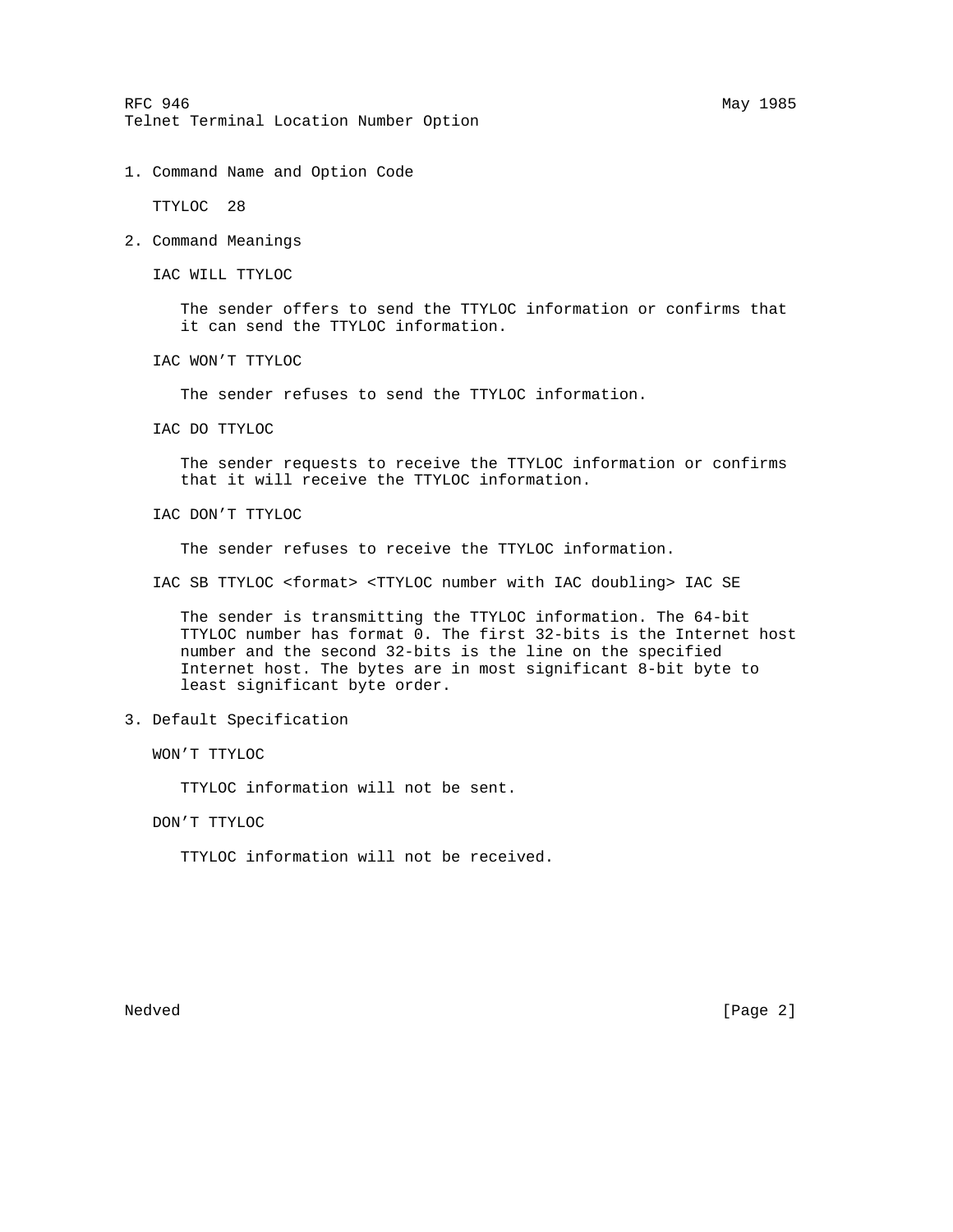4. Motivation

 Many systems provide a mechanism for finding out where a user is logged in from usually including information about telephone extension and office occupants names. The information is useful for physically locating people and/or calling them on the phone.

 For incoming network connections to a host, only the remote host's name is available. This option and the Telnet Terminal Location option (RFC-779) provide the information to the system so it in turn can provide the information to the various mechanisms (FINGER, WHOIS, etc.).

5. Description of the Option

 When the user Telnet connects to a remote host, it can attempt to send the terminal location number information by doing a IAC WILL TTYLOC command. If the Telnet server can use the information, it replies with a IAC DO TTYLOC command. The user Telnet then sends the TTYLOC number in the subnegotiation.

 It is recommended that if sending the TTYLOC number is refused then the Telnet Terminal Location (SEND-LOCATION in RFC-779) should be attempted.

The following are two example usage scenarios:

User Side First:

(User) Host1: IAC WILL TTYLOC

 Host1 is asking if it can send the 64-bit terminal location number (I will send...).

(Server) Host2: IAC DO TTYLOC

 Host2 indicates to Host1 that it will accept the 64-bit terminal location number in a subnegotiation (You please do ...).

(User) Host1: IAC SB TTYLOC 0 <64-bit number> IAC SE

 Host1 is sending the location number to Host2 which can communicate the number to the operating system or other system components.

Nedved [Page 3]